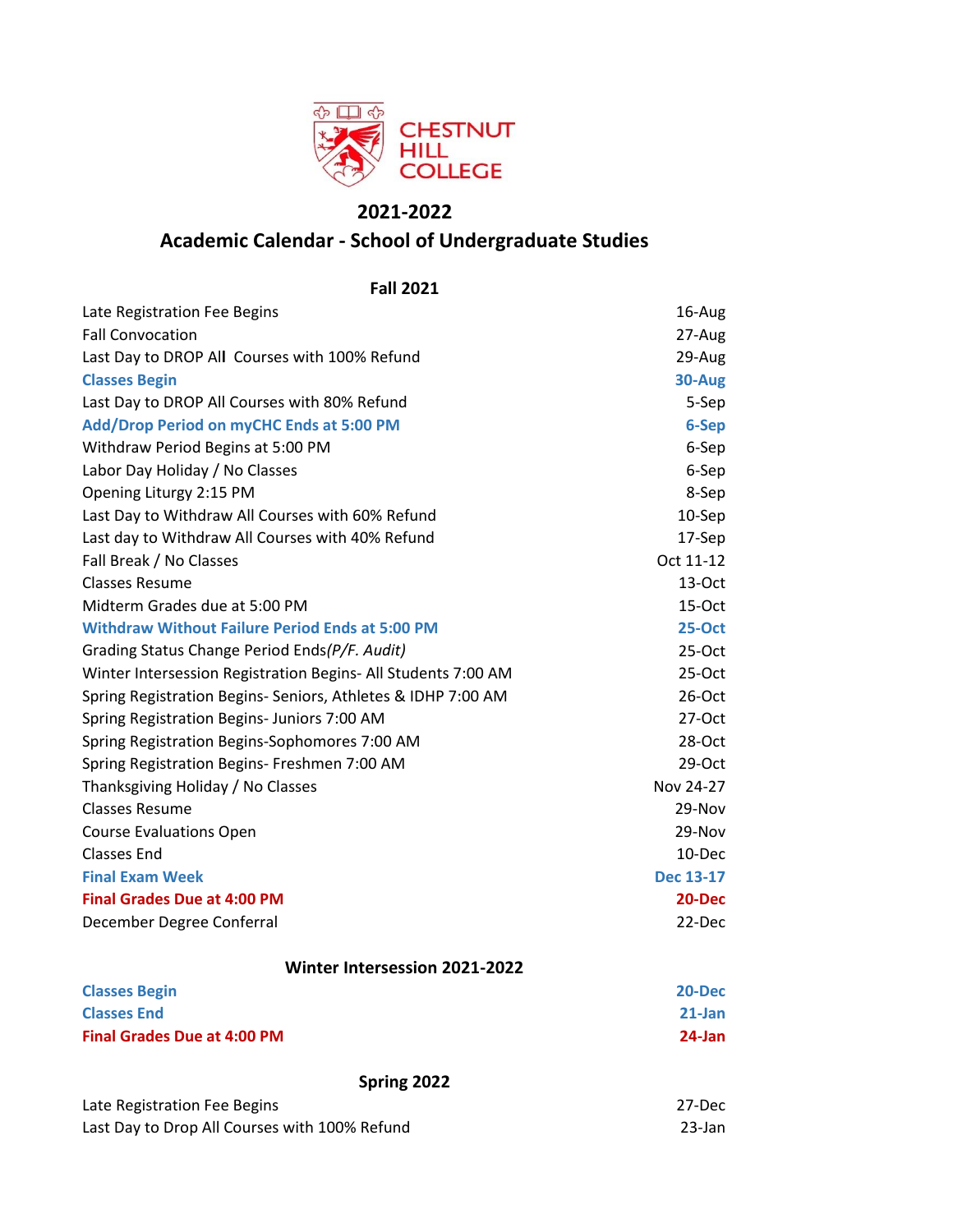| <b>Classes Begin</b>                                          | 24-Jan           |
|---------------------------------------------------------------|------------------|
| Last Day to Drop All Courses with 80% Refund                  | 30-Jan           |
| Add/Drop Period on myCHC Ends at 5:00 PM                      | $30$ -Jan        |
| Withdraw Period Begins at 5:00 PM                             | 30-Jan           |
| Last Day to Withdraw All Courses with 60% Refund              | 4-Feb            |
| Last Day to Withdraw All Courses with 40% Refund              | 11-Feb           |
| Residence Halls Close at 6:00 PM                              | 4-Mar            |
| Spring Break / No Classes                                     | Mar 7-11         |
| Residence Halls Re-Open 12:00 Noon                            | 13-Mar           |
| <b>Classes Resume</b>                                         | 14-Mar           |
| Midterm Grades Due at 5:00 PM                                 | 23-Mar           |
| <b>Withdraw Without Failure Period Ends at 5:00 PM</b>        | 28-Mar           |
| Grading Status Change Period Ends(P/F, Audit)                 | 28-Mar           |
| Summer Registration Begins - All Students                     | 28-Mar           |
| Fall Registration Begins- Seniors, Athletes & IDHP 7:00 AM    | 29-Mar           |
| Fall Registration Begins- Juniors 7:00 AM                     | 30-Mar           |
| Fall Registration Begins-Sophomores 7:00 AM                   | 31-Mar           |
| Fall Registration Begins- Freshmen 7:00 AM                    | 1-Apr            |
| Residence Halls Close at 6:00 PM                              | 13-Apr           |
| Easter Holiday / No Classes                                   | Apr 14-18        |
| Residence Halls Re-Open 12:00 Noon                            | 18-Apr           |
| <b>Course Evaluations Open</b>                                | 22-Apr           |
| <b>Honors Convocation 1:00 PM</b>                             | 9-May            |
| Class Switch / Follow Thursday Schedule                       | 10-May           |
| Class Switch / Follow Friday Schedule                         | 11-May           |
| <b>Classes End</b>                                            | 11-May           |
| <b>Final Exam Week</b>                                        | <b>May 12-18</b> |
| Residence Hall Close for All but Grads and Volunteers 6:00 PM | 18-May           |
| <b>Senior Send-off Activities</b>                             | May 19-20        |
| <b>Final Grades Due for SENIORS at 12:00 Noon</b>             | 19-May           |
| Residence Halls Close for Volunteers 9:00 AM & Grads 2:30 PM  | $21-May$         |
| Commencement Procession 10:30 AM/Commencement 11:00 AM        | 21-May           |
| May Degree Conferral                                          | 21-May           |
| <b>Final Grades Due at 4:00 PM</b>                            | 23-May           |
|                                                               |                  |

# **Summer 2022**

#### **Session One - Six Weeks**

| Late Registration Fee Begins                          | 9-May     |
|-------------------------------------------------------|-----------|
| Last Day to DROP All Courses with 100% Refund         | $22$ -May |
| <b>Classes Begin</b>                                  | $23-May$  |
| Last Day to DROP All Courses with 80% Refund          | $29-May$  |
| Add/Drop Period on the myCHC Portal Ends at 11:59 PM  | 29-May    |
| <b>Withdraw Period Begins</b>                         | $30-May$  |
| Memorial Day Holiday / No Classes                     | $30-May$  |
| Last Day to Withdraw from All Courses with 60% Refund | 3-Jun     |
| Last Day to Withdraw from All Courses with 40% Refund | $10$ -Jun |